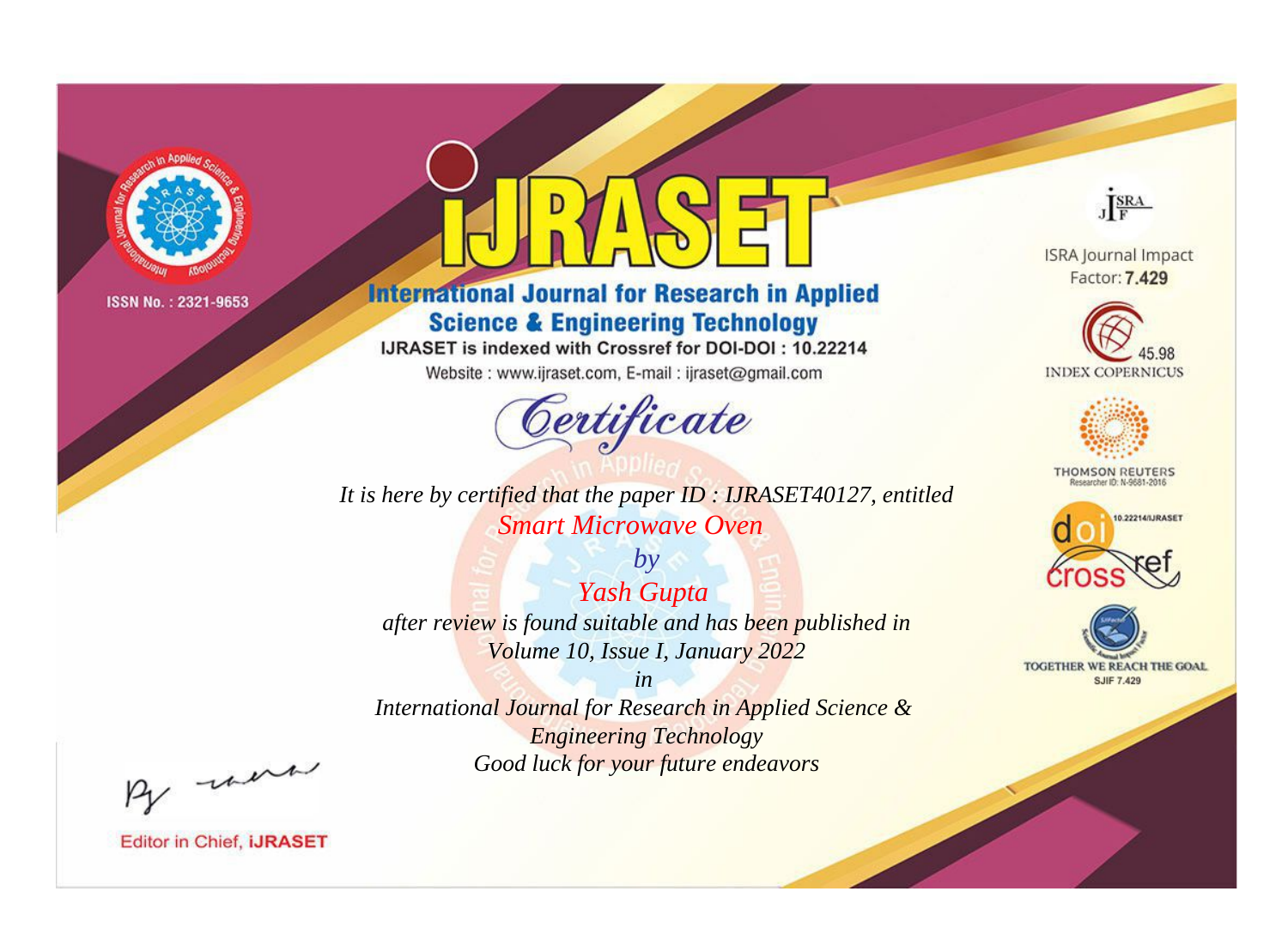

# **International Journal for Research in Applied Science & Engineering Technology**

IJRASET is indexed with Crossref for DOI-DOI: 10.22214

Website: www.ijraset.com, E-mail: ijraset@gmail.com



*It is here by certified that the paper ID : IJRASET40127, entitled Smart Microwave Oven*

*by Utkarsh Garg after review is found suitable and has been published in Volume 10, Issue I, January 2022*

*in International Journal for Research in Applied Science & Engineering Technology Good luck for your future endeavors*



**ISRA Journal Impact** Factor: 7.429





**THOMSON REUTERS** 





By morn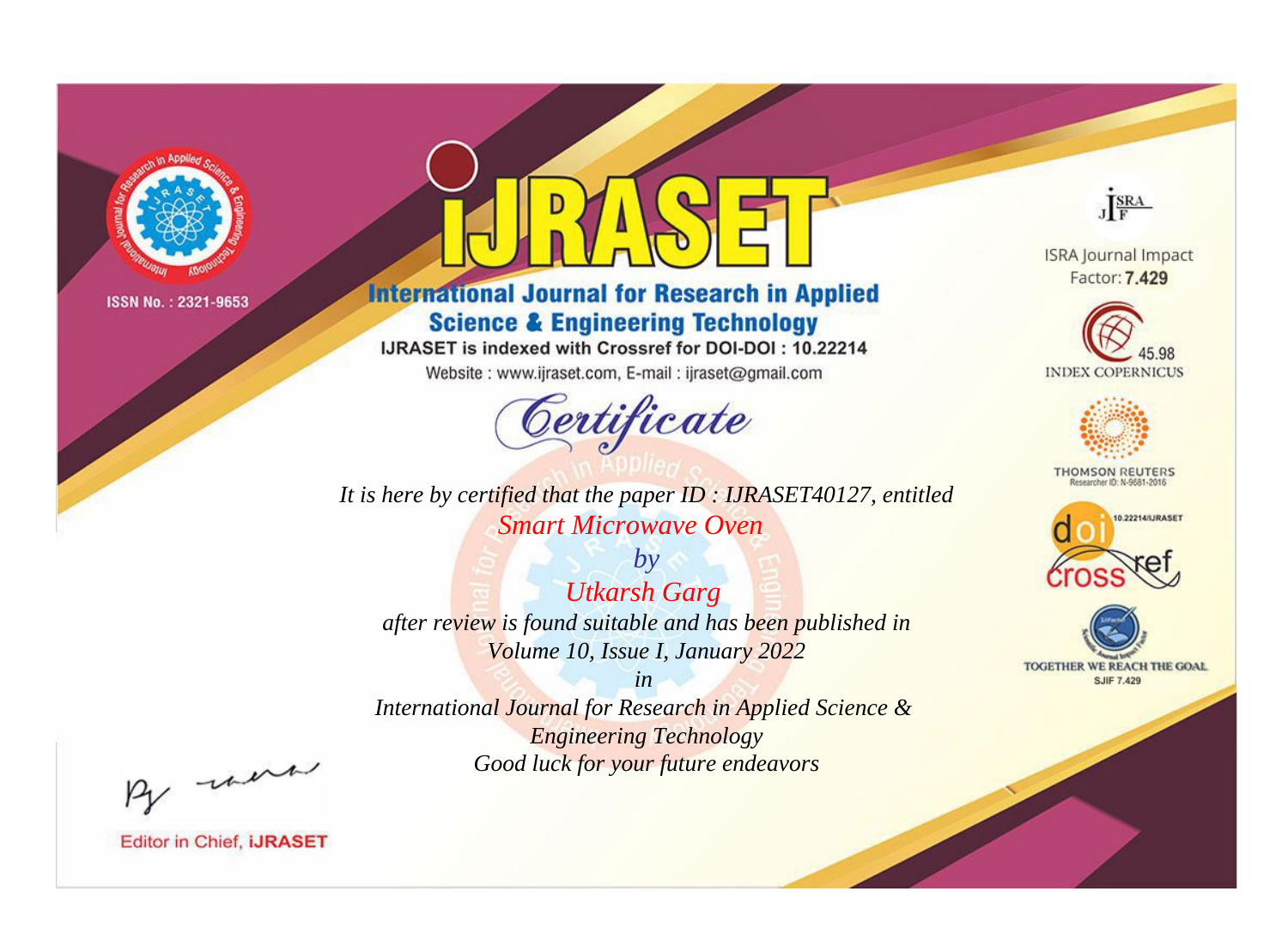

# **International Journal for Research in Applied Science & Engineering Technology**

IJRASET is indexed with Crossref for DOI-DOI: 10.22214

Website: www.ijraset.com, E-mail: ijraset@gmail.com



JERA

**ISRA Journal Impact** Factor: 7.429





**THOMSON REUTERS** 



TOGETHER WE REACH THE GOAL **SJIF 7.429** 

It is here by certified that the paper ID: IJRASET40127, entitled **Smart Microwave Oven** 

 $b\nu$ **Heemant Kumar Khushwah** after review is found suitable and has been published in Volume 10, Issue I, January 2022

 $in$ International Journal for Research in Applied Science & **Engineering Technology** Good luck for your future endeavors

By morn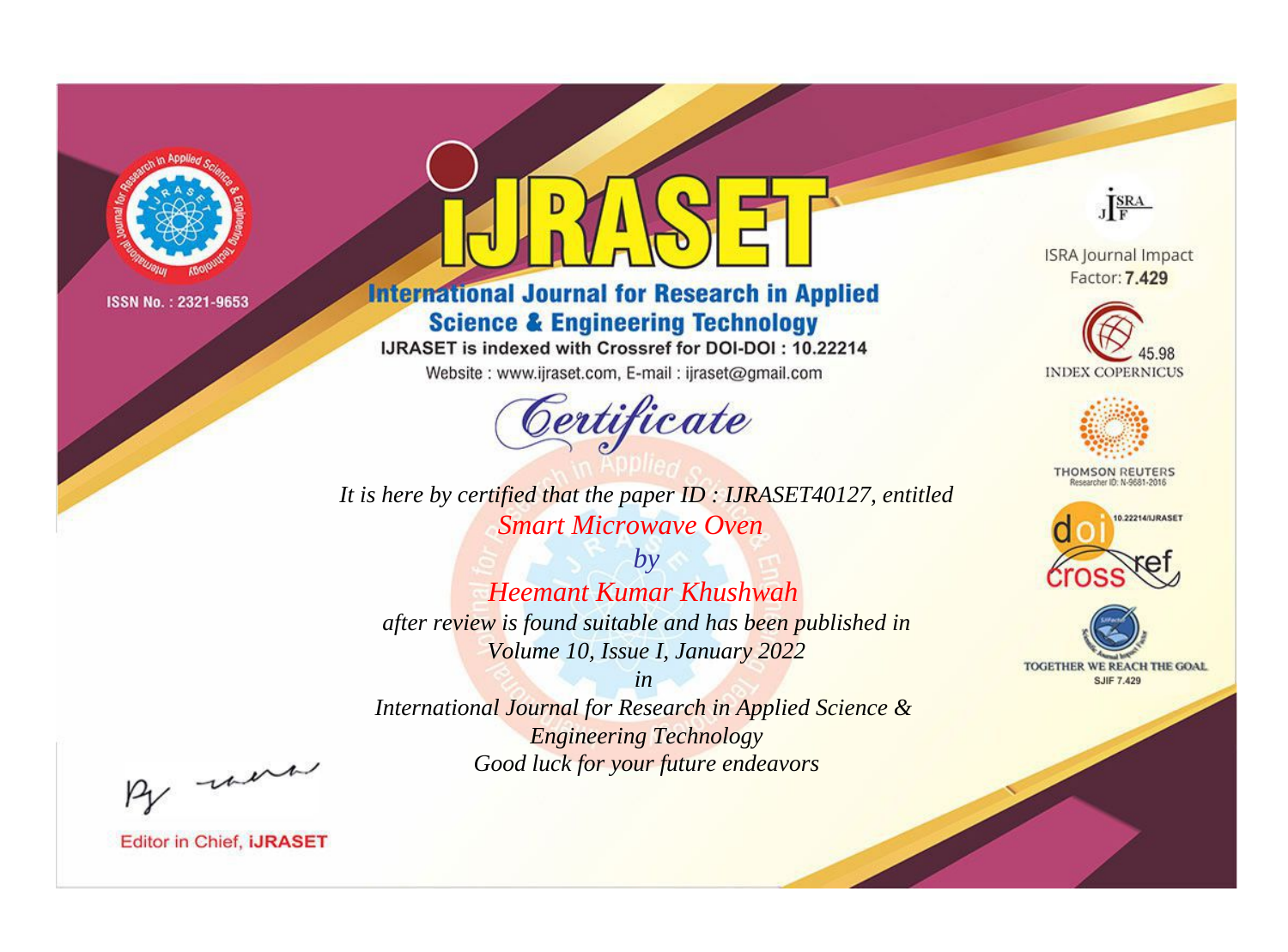

# **International Journal for Research in Applied Science & Engineering Technology**

IJRASET is indexed with Crossref for DOI-DOI: 10.22214

Website: www.ijraset.com, E-mail: ijraset@gmail.com



**ISRA Journal Impact** Factor: 7.429

JERA





**THOMSON REUTERS** 



TOGETHER WE REACH THE GOAL **SJIF 7.429** 

It is here by certified that the paper ID: IJRASET40127, entitled **Smart Microwave Oven** 

 $b\nu$ Vaibhay Jadon after review is found suitable and has been published in Volume 10, Issue I, January 2022

 $in$ International Journal for Research in Applied Science & **Engineering Technology** Good luck for your future endeavors

By morn